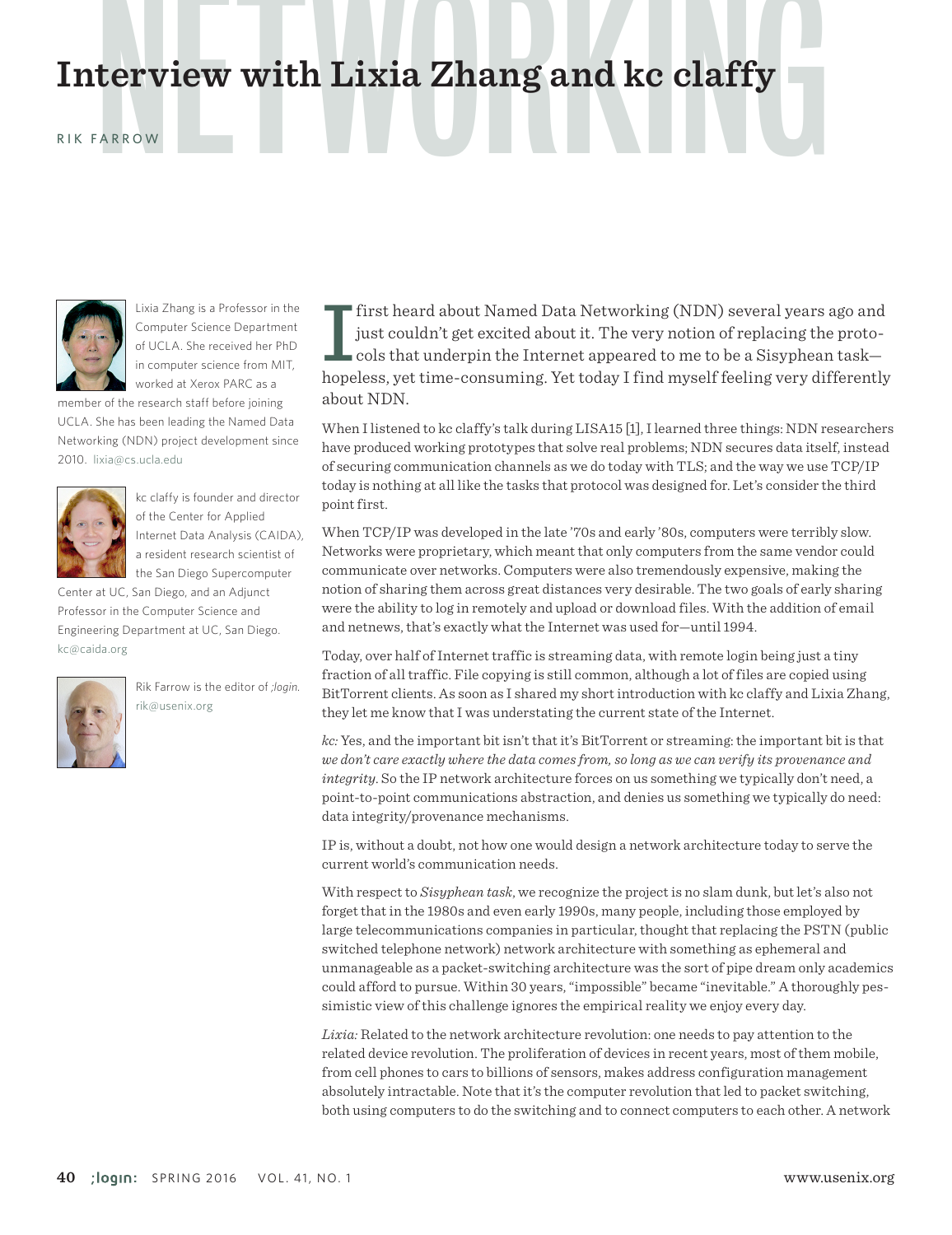NETWORKING

### Interview with Lixia Zhang and kc claffy

architecture has to fit the communication needs of the devices, and applications running on them, that the network connects.

*Rik:* The people who designed the IP protocols weren't aware of the types of security problems that would face the Internet [6]. When computers were rare, and the network paid for by the Department of Defense, there really wasn't a lot of concern about sharing these resources with people who couldn't be trusted.

NDN researchers have been building applications, on top of protocols, that are both data-centric and security-aware. I must admit that it was the addition of security as a major part of NDN that got my attention. Perhaps the security was there all along and I just missed it. But now, today, we could really use a network that includes scalable security as part of the base protocols.

*Lixia:* Yes, NDN was designed with essential security building blocks that were neither affordable nor necessary 40 years ago. The research challenge we are pursuing now is making these building blocks easy to use by app developers and end users.

*Rik:* After reading some of the information found on the NDN site [2], I'd like to know if NDN runs on top of IP and whether the intention is to run NDN alongside IP or to replace IP altogether.

*Lixia:* Designed as the new narrow waist of the Internet, NDN runs over *anything* that can move packets from one NDN node to another. Not only IP, but WiFi, Bluetooth, Ethernet, IP, UDP/TCP tunnels, or even over tin-can link as shown in this old photo [3].

The current NDN testbed runs software on commodity Linux hosts connected by IP/UDP tunnels, which is exactly how IP started: running over whatever existing communication infrastructure, which was telco wires at the time.

*Rik:* NDN relies on requests, called *Interests*, which name the data the client is interested in. Can you tell us more about the naming scheme?

*Lixia:* The easiest analogy is the HTTP request: the URL names the object the browser requests. In a URL, the early part includes the domain name information, followed by application-specific information.

URLs are coded with conventions: for example, by default an HTTP connection uses port 80. NDN namespace structures are conceptually similar, but the naming conventions matter more because applications, as well as the network itself, use names to fetch data. Our work over the last few years has included developing naming conventions to facilitate both application development and automation of signing and verification of data for a few general classes of applications.

*Rik:* In NDN, returned data is called *Content*, and all Content is signed, which I think is a wonderful idea. But signing relies on

having a secure and manageable method of acquiring the public keys of the signing parties. How will NDN deal with this?

*kc:* That is an excellent and essential question, and sometimes followed by, "You've reduced NDN security to a problem we have utterly failed to solve for any application in TCP/IP: key management and distribution!"

But I think the systems and networking administration community can appreciate more than most that a data-centric security approach can convert hard security problems (e.g., host security) into relatively easier ones (crypto key management). NDN security principal investigator Alex Halderman from the University of Michigan gave a great talk on this last year [4].

*Lixia:* In a nutshell, securely acquiring the public keys requires one to first establish trust anchors. Today's Internet already has some ways to acquire public keys from trust anchors, i.e., using CAs (certificate agents/authority) to set up secure communication channels. There are new ways to build CAs: for example, DANE (DNS-based Authentication of Named Entities) and Let's Encrypt (https://letsencrypt.org/).

NDN is also developing new approaches to trust anchor establishments, establishing local trust anchors (e.g., the IoT management for all UCLA buildings can configure UCLA rootkey as a trust anchor), and then establishing trusts across local trust anchors. There was early work in this direction by Rivest (Simple Distributed Security Infrastructure (SDSI) [5], but today's IP architecture did not have easily available building blocks to realize it. NDN does.

*Rik:* The design of IP relies on relatively simple routers performing simple operations—the delivery of a packet to the next hop. NDN seems to require that routers become a lot more intelligent, in that not only must they learn routes and maintain state, they must also intelligently perform caching. Historically, TCP/IP routers have been like switches—hardware designed to pass packets out the correct interface quickly—with relatively slow CPUs to handle routing updates. Will NDN routers require serious processing support, as well as lots of storage?

*Lixia:* Another very good question. First, today's routers are only simple in textbooks—in the wild, they maintain ridiculous amounts of state and complexity: MPLS for traffic engineering, multicast state for multicast, VPN state for private communications, etc. Why? Because the simple and elegant IP communications model can no longer meet people's needs! For example, delivering CNN news to millions of viewers using point-to-point connections is clearly inefficient, so people want multicast. IP's single best path forwarding can't make good use of today's high-density connectivity, so people want traffic engineering; communication over the public Internet is not secure, so people need VPN; and then there is the eternal promise of QoS.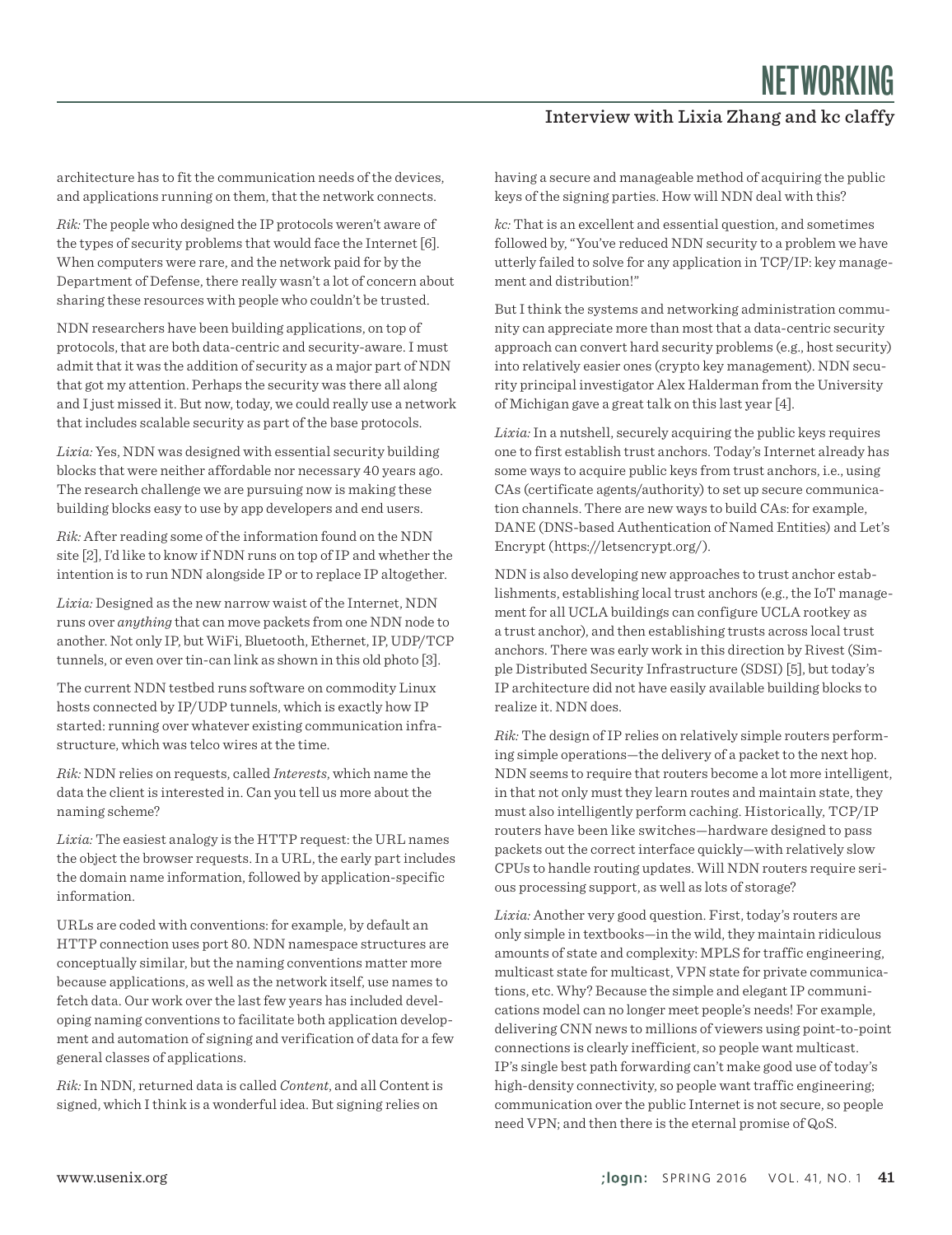## Interview with Lixia Zhang and kc claffy

The complexity that has evolved in response to these needs is not at all elegant. As IP's simple forwarding capabilities were overtaken by the world's needs, people hashed out patch after patch in a reactive and incremental mode. We have ended up not only with many states, but many orthogonal states. Each one does its own job; not only does this not help with other goals, but their interactions may lead to more complex pictures (e.g., MPLS has to design solutions for MPLS multicast!).

Stepping up a level to look at the whole picture: it is not a question of whether data plane needs state, but what is the right data plane state that can address everyone's needs.

The datagram is still the basic unit in packet switched networks. An NDN router keeps just one forwarding state: the Pending Interest Table (PIT). Each entry in PIT records one interest packet that has been forwarded to the next hop(s) and is waiting for a reply. If another request for the same data arrives (a PIT hit), the router simply remembers this new interest's incoming interface so that it'll send a copy of data there when the data arrives. So when the requested data comes back, the router can measure the throughput and RTT in retrieving data; if the data does not come back within the expected RTT, the router can quickly try another neighbor. This router PIT provides per-datagram, per-hop state that gives a network the most flexibility to support a wide variety of functions.

Together with the Content store (cache at each NDN node), the PIT enables:

- 1. Loop-free, multipath data retrieval
- 2. Native support of synchronous and asynchronous multicast (i.e., servicing requests from multiple consumers that come at the same time or at different times)
- 3. Efficient recovery from packet losses (a retransmitted interest finds the data right after the lossy link)
- 4. Effective flow balancing (i.e., congestion avoidance by regulating how fast to forward Interests to each neighbor node)
- 5. Real-time recovery from network problems, such as link or node failures (i.e., reducing reliance on slowly converging routing protocols)

People have been trying for years to achieve every one of the above, in separation. NDN uses PIT to get them all in a coherent way.

*Rik:* Many current applications use a push model, like media streaming or video conferencing, while NDN uses a pull model. The NDN project team has a video conferencing application, ndnrtc, as well as a chat application, ChronoChat. Could you explain how NDN handles these applications using a pull model?

*Lixia:* The so-called "push model" is only an illusion. There is never any application that uses only one-way packet push (how would the sender know anyone received anything?). All communications are about the receivers, what receivers want (the sender does not gain anything by sending), how well the receivers get it (flow/congestion control). So a receiver has to want some data first. For example, when one wants to join a conference, the receiver sends a request and data will come. That's how all today's conference applications work. Netflix does not stream a movie to you without your request, nor does Hangout push video to your laptop before you click join. NDN does per-packet pulling—that is, one interest pulls one data packet, which leads to the advantages we talked about earlier.

*Rik:* The NDN project team has also created prototype applications for the Internet of Things. I am guessing that naming could be a great aid in setting up IoT networks. Can you tell us more about how this works?

*Lixia:* Yes indeed, NDN's use of names in building IoT systems is an ideal fit (as compared to IPv6's way of using addresses to connect IoT devices). Essentially, each IoT device, when installed, will get a name based on where it is installed and what it does, which enables devices to communicate and controllers to send commands to devices using names directly. NDN's built-in security support is also a big plus, as the security solutions for the wired Internet (TLS) really do not fit the IoT environment due to multiple factors: communication overhead, computation complexity, unreliable wireless links, and energy consumption. One writes IoT applications using meaningful names, so names are there already; it's just that today's Internet protocol stack requires a lot of IP-address-related overhead before communication can start.

*Rik:* I've also heard that there is a lot of interest in NDN by big data communities like meteorology and physics. Why is NDN a better fit for sharing large amounts of data than TCP/IP?

*Lixia:* The first and foremost factor in data sharing is data naming. If everyone names data in some arbitrary way, it won't be easy for others to figure out what data is available and where; one has to build some lookup tables to describe that file named "foobar" actually contains Los Angeles weather data for January 2016. So even before climate researchers started working with the NDN team, they already recognized their need for a common hierarchical naming structure to facilitate data sharing, so LA weather can be named something like /collectionXX/LA/2016/ jan (the name includes other metainfo too).

Second, we are talking about sharing *large* amounts of data, so one certainly wants to fetch data in the most resilient and efficient manner. Resiliency means data fetching can proceed in the face of losses and partial failures. FTP cannot do it because when a TCP connection breaks mid-transfer, everything already fetched is gone (TCP semantics: a connection either successfully closed or aborted). In contrast, NDN names data packets, and every data packet arrived is received; if the current data path